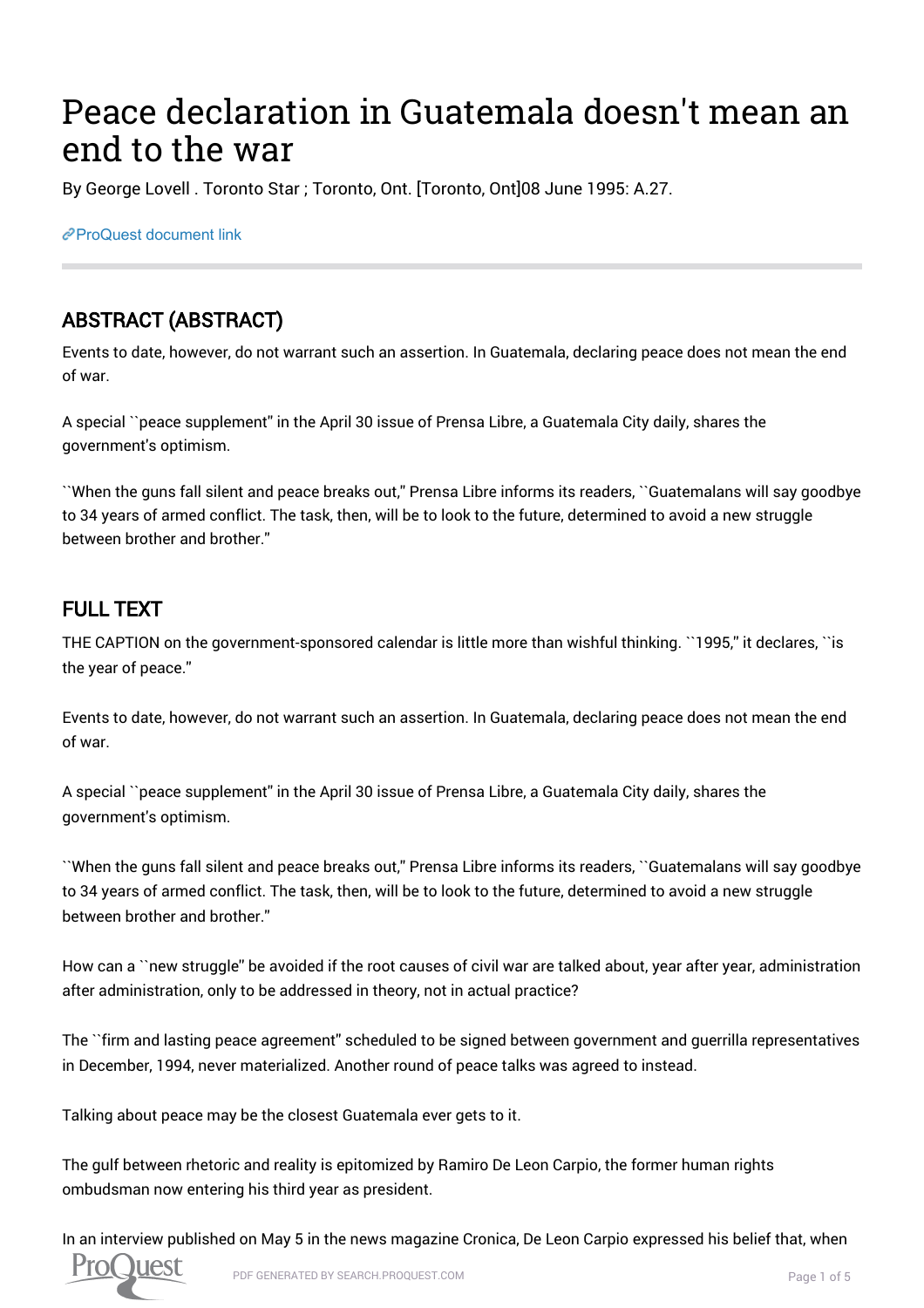1995 ends, he will have passed on to his successor ``an entirely different scenario from the one I inherited when I took office.''

A campaign mounted in the Guatemalan press by the president's own staff can be construed otherwise. Four wellintentioned announcements in several newspapers served equally well as a form of self-indictment. They run:

\* ``Condemned to ignorance: Lack of education in our country impedes our social and economic development. Fifty-four per cent of our population are illiterate .

\* ``Condemned to fear: Each day our country experiences a high number of assassinations, the result of common delinquency. Only one police officer exists for every 1,000 inhabitants.

\* ``Condemned to isolation: The absence of roads and bridges marginalizes many of our communities, restricts their commercial and economic development. As much as 20 per cent of what small farmers produce is lost each year because of inadequate infrastructure.

\* ``Condemned to death: A shortage of health services causes us to have one of the highest rates of infant mortality in Latin America. Only one in three Guatemalans has access to medical facilities.''

All four announcements appear alongside related images - a tired teenager at work in the fields; a street urchin huddled anxiously on a bench; a young girl carrying corn in a basket on her head; a crying, malnourished child. And they all impart the same simplistic, remedial message: ``In order for the Value Added Tax you pay to be channeled into works that benefit everyone, ask for a receipt or a record of payment, because whoever defrauds Guatemala defrauds and condemns you.''

Worthy though this initiative may be, far more deserving of government attention is non-payment of property taxes or failure to ensure that workers receive a legally established minimum daily wage.

Insisting that an intransigent elite assume some measure of fiscal and financial responsibility does not constitute an excessive demand, given the taboo status of land reform, but De Leon Carpio dodges these issues as resolutely as any of his predecessors.

If Guatemala's economic elite continues to evade the moral obligation to pay their taxes and disburse fair wages, a flicker of hope now exists that members of another powerful group - the military - may at last be brought to account for past crimes.

Revelations in March, 1995, that a senior officer in the Guatemalan armed forces, Col. Julio Roberto Alpirez, was involved in the June, 1990, murder of U.S. citizen Michael De Vine shocked senators and congressmen in Washington but caused little commotion in Guatemala.

American indignation grew when it was further revealed that Alpirez, a graduate of the U.S. Army's School of the Americas in Fort Benning, Ga., was on the payroll of the Central Intelligence Agency (CIA) at the time of De Vine's murder.

The CIA relieved Alpirez of his duties in July, 1992 - the colonel received a severance payment of \$44,000 - only after he was implicated in a second murder, that of the Guatemalan guerrilla leader Efrain Bamaca. Bamaca is alleged to have been tortured to death, if not at Alpirez's hands then under the colonel's direct supervision as

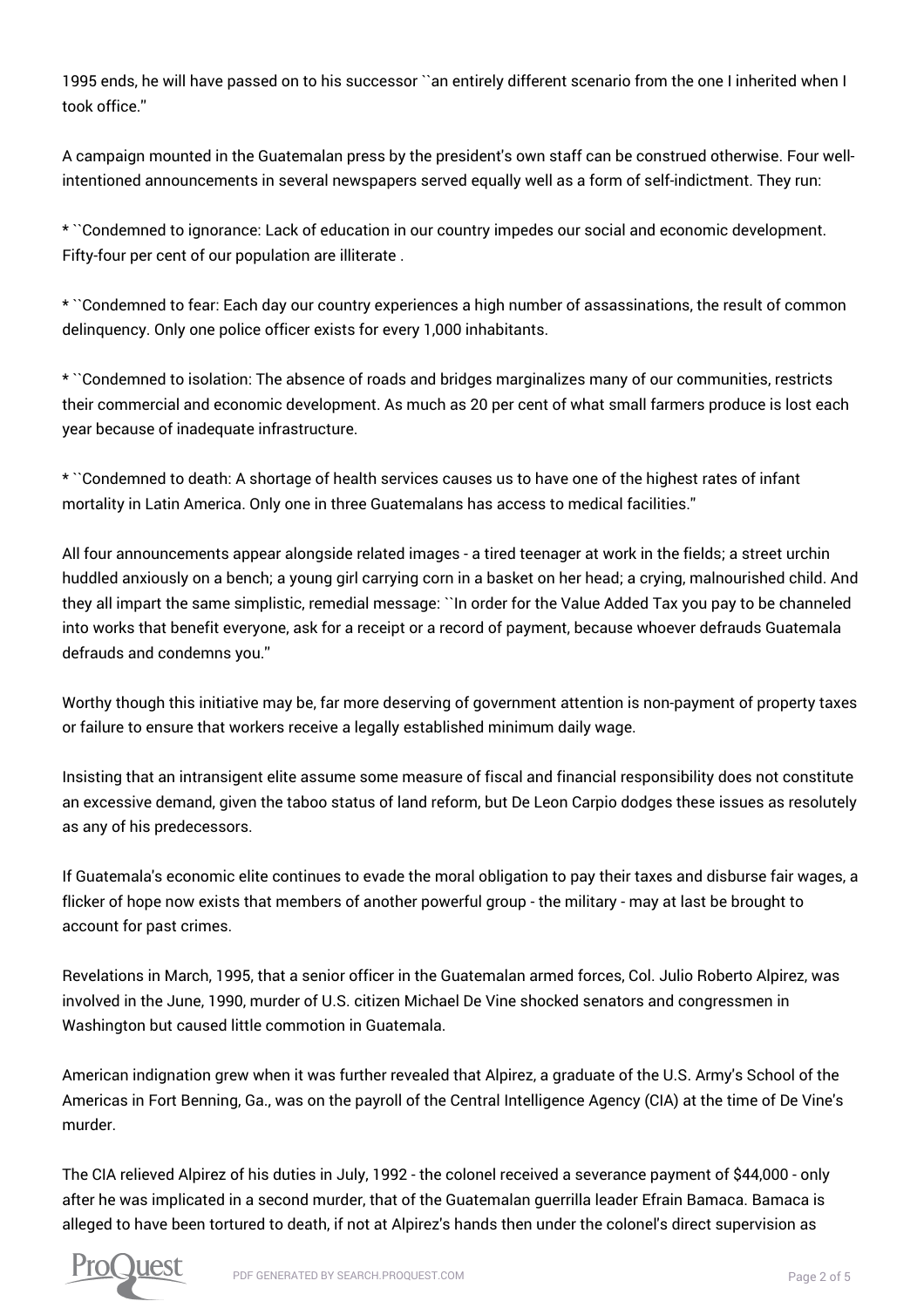commanding officer of the army base in San Marcos. Bamaca was detained there following his capture in March, 1992.

Bamaca was married to Jennifer Harbury, an American lawyer whose pursuit of justice has brought to light multiple irregularities. One is that the CIA continued to finance army intelligence units in Guatemala even though president George Bush ordered a halt to all military assistance because of lack of co-operation in the investigation of the De Vine case.

Alpirez, who denies both charges of murder and any remunerative association with the CIA, was suspended from duty on April 27, 1995, along with fellow Col. Mario Garcia Caralan, also implicated in the De Vine affair. The American congressman responsible for exposing Alpirez's connections, Robert Rorricelli, has called for the colonel's extradition and prosecution in a U.S. court. President De Leon Carpio's advice to Alpirez prior to his suspension was to sue Torricelli for defamation of character.

Whether or not Alpirez is eventually put on trial, it is clear that the courage found to lodge a case against him will also be drawn upon to press charges against other high-ranking members of the Guatemalan military, whose impunity has never been successfully challenged.

The Grupo de Apoyo Mutuo, a human rights association, intends to bring a suit against Alpirez because of his involvement in a series of abductions in 1984.

Another human rights group, the Asociacion de Familiares de Detenidos-Desaparecidos (FAMDEGUA), plans to charge army officers with responsibility for the 1982 massacre in the Peten district of La Libertad, where 13 sets of bones were exhumed from a village well last July.

The group's spokesperson Aura Elena Farfan claims the soldiers who took part in the massacre ``were most astute, for after they killed some villagers, they stripped them of their clothes, and put them on.''

The soldiers did this in a deliberate attempt to conceal their identity as they set about killing other village residents. ``But they forgot to change their boots,'' Farfan observes, which gave them away.

The soldiers in question were stationed at the army base in Las Cruces, under the command of Capt. Carlos Carias.

Farfan, quoted in the Prensa Libre of May 6, 1995, adds with conviction: ``We intend to keep going until we find our loved ones, even if all we find are their remains. We seek justice, not revenge. Without justice it is impossible to speak of peace and reconciliation.''

Farfan's stance is supported by Archbishop Prospero Penados del Barrio, who has committed the Catholic church to a social project called the Recovery of Historical Memory, designed to put on record details of the atrocities that have resulted in the death or disappearance of an estimated 150,000 Guatemalans, many of them Maya Indians.

The church's project will benefit enormously from the work of the Equipo de Antropologia Forense de Guatemala, a forensic science team that in 1994 exhumed 84 bodies from a clandestine cemetery in what was once Plan de Sanchez, a small rural community near the town of Rabinal.

If the evidence from Plan de Sanchez is anything to judge by - Prensa Libre of April 30, 1995, carried a full-page account - eyewitness testimony is available to corroborate clinical findings.

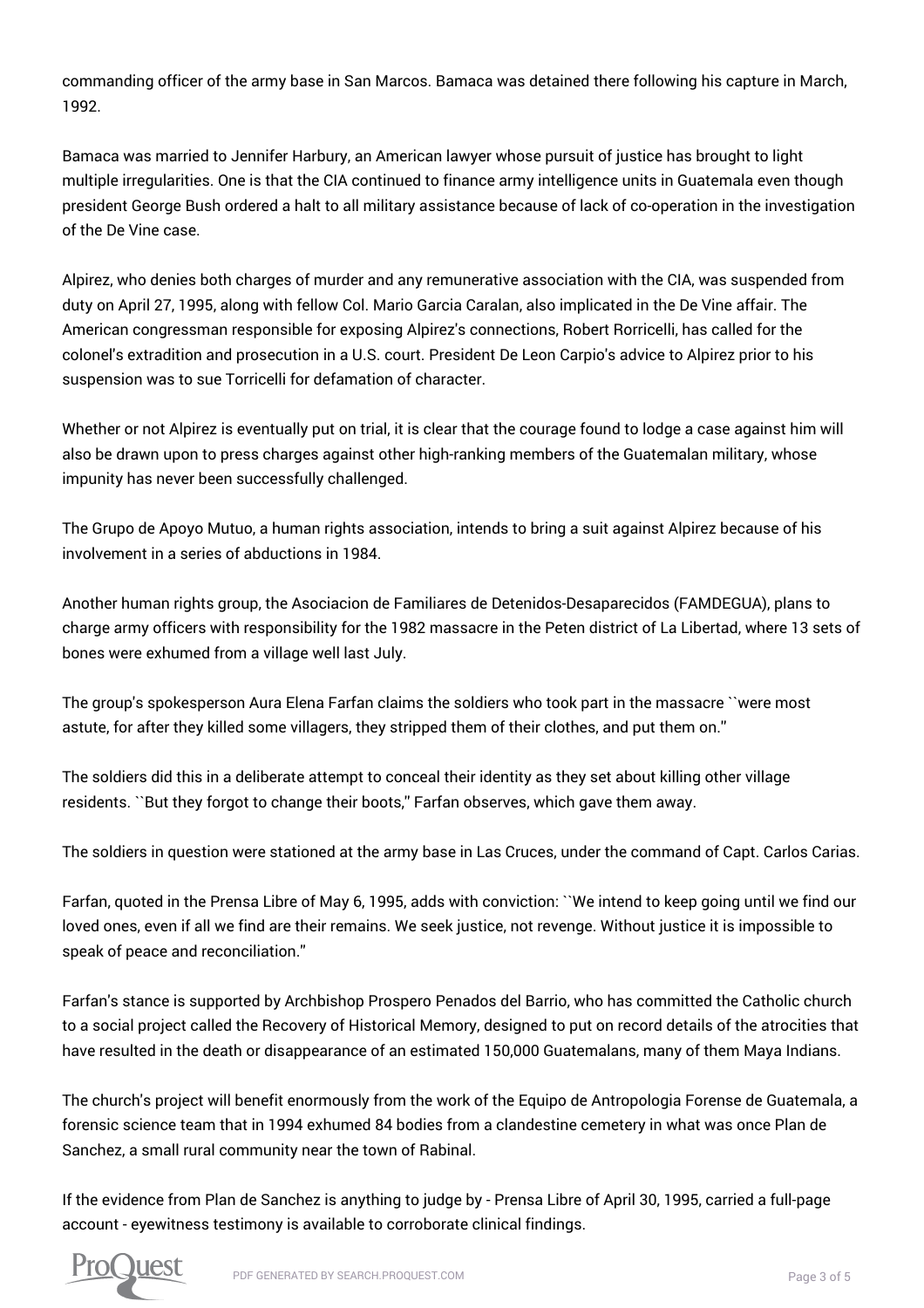George Lovell is a geography professor at Queen's University. His latest book, ``A Beauty that Hurts: Life and Death in Guatemala,'' will be published this fall.

\*\*\* Infomart-Online \*\*\*

#### Illustration

SYGMA PHOTO: ROPE-TIED HANDS BEHIND BACK.

### **DETAILS**

| <b>Publication title:</b>   | Toronto Star; Toronto, Ont.                                                                         |
|-----------------------------|-----------------------------------------------------------------------------------------------------|
| Pages:                      | A.27                                                                                                |
| Number of pages:            | 0                                                                                                   |
| <b>Publication year:</b>    | 1995                                                                                                |
| <b>Publication date:</b>    | Jun 8, 1995                                                                                         |
| Section:                    | <b>INSIGHT</b>                                                                                      |
| <b>Publisher:</b>           | Torstar Syndication Services, a Division of Toronto Star Newspapers Limited                         |
| Place of publication:       | Toronto, Ont.                                                                                       |
| Country of publication:     | Canada, Toronto, Ont.                                                                               |
| <b>Publication subject:</b> | General Interest Periodicals--Canada                                                                |
| <b>ISSN:</b>                | 03190781                                                                                            |
| Source type:                | Newspapers                                                                                          |
| Language of publication:    | English                                                                                             |
| Document type:              | <b>NEWSPAPER</b>                                                                                    |
| ProQuest document ID:       | 437263059                                                                                           |
| <b>Document URL:</b>        | https://proxy.queensu.ca/login?url=https://search.proquest.com/docview/4372630<br>59?accountid=6180 |
| Copyright:                  | (Copyright The Toronto Star)                                                                        |
| Last updated:               | 2017-11-15                                                                                          |